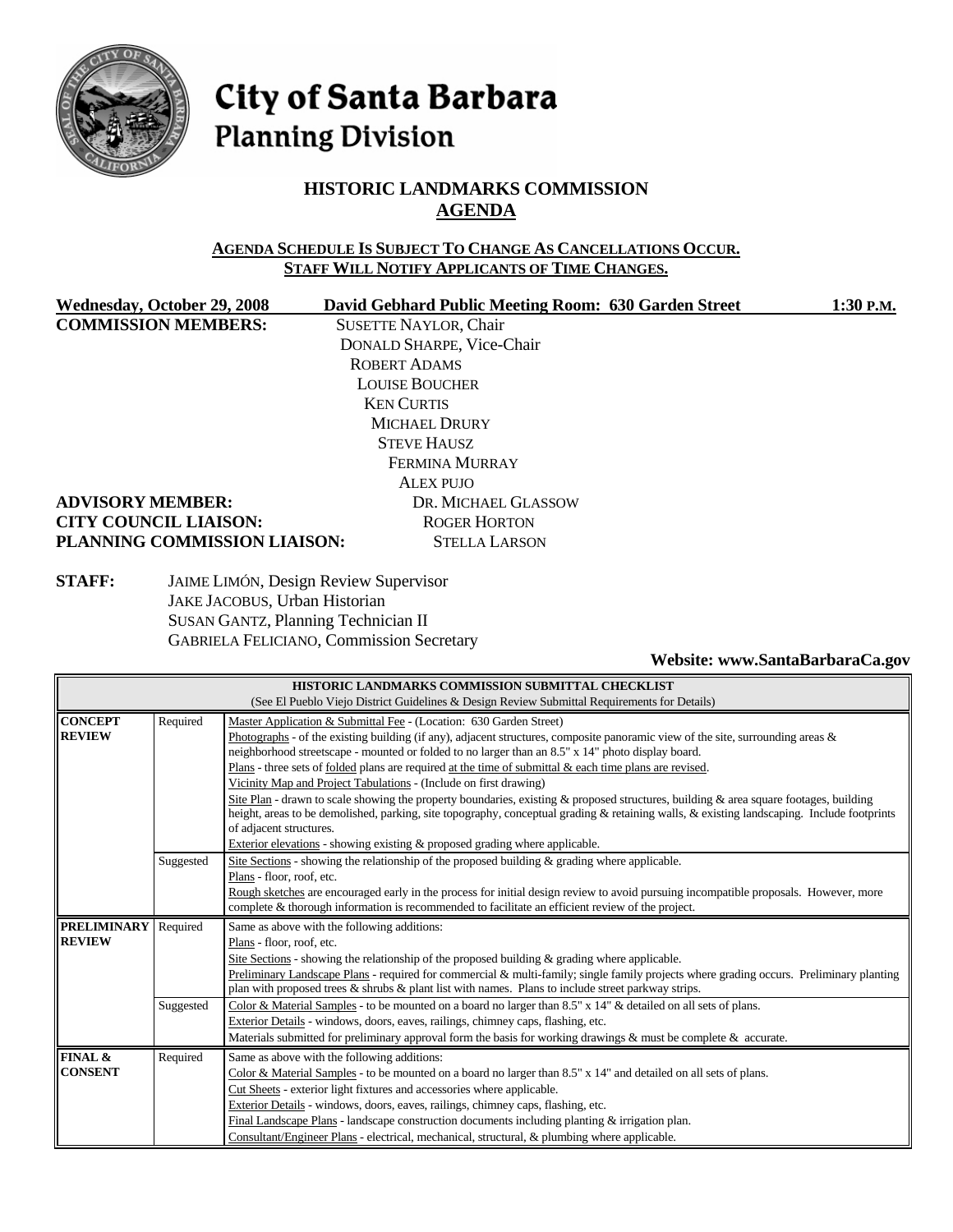#### **PLEASE BE ADVISED**

 The approximate time the project will be reviewed is listed to the left of each item. It is suggested that applicants arrive 15 minutes early. The agenda schedule is subject to change as cancellations occur. Staff will notify applicants of time changes.

 The applicant's presence is required. If an applicant is not present, the item will be postponed indefinitely. If an applicant cancels or postpones an item without providing advance notice, the item will be postponed indefinitely and will not be placed on the following Historic Landmarks Commission (HLC) agenda. In order to reschedule the item for review, a rescheduling fee will be paid and the applicant must fill out and file a Supplemental Application Form at 630 Garden Street (Community Development Department) in addition to submitting appropriate plans.

 All approvals made by the HLC are based on compliance with Municipal Code Chapter 22.22 and with adopted HLC guidelines. Some agenda items have received a mailed notice and are subject to a public hearing.

 The Commission may grant an approval for any project scheduled on the agenda if sufficient information has been provided and no other discretionary review is required. Substitution of plans is not allowed, if revised plans differing from the submittal sets are brought to the meeting, motions for preliminary or final approval will be contingent upon staff review for code compliance.

 The Commission may refer items to the Consent Calendar for Preliminary and Final Historic Landmarks Commission approval.

Concept review comments are valid for one year. A Preliminary approval is valid for one year from the date of the approval unless a time extension has been granted. A Final approval is valid for two years from the date of final action unless a time extension has been granted or a Building Permit has been issued.

Decisions of the HLC may be appealed to the City Council. For further information on appeals, contact the Planning Division Staff or the City Clerk's office. Appeals must be in writing and must be filed with the City Clerk at City Hall, 735 Anacapa St. within ten (10) calendar days of the meeting at which the Commission took action or rendered its decision.

 **AMERICANS WITH DISABILITIES ACT:** In compliance with the Americans with Disabilities Act, if you need special assistance to gain access to, comment at, or participate in this meeting, please contact the Planning Division at 805-564-5470. If possible, notification at least 48 hours prior to the meeting will enable the City to make reasonable arrangements in most cases.

 **AGENDAS, MINUTES and REPORTS:** Copies of all documents relating to agenda items are available for review at 630 Garden St. and agendas and minutes are posted online at [www.SantaBarbaraCa.gov/](http://www.santabarbaraca.gov/)hlc. **Materials related to an item on this agenda submitted to the HLC after distribution of the agenda packet are available for public inspection in the Community Development Department located at 630 Garden St., during normal business hours.** If you have any questions or wish to review the plans, please contact Susan Gantz, at (805) 564-5470 between the hours of 8:30 a.m. to 4:00 p.m., Monday through Thursday, and every other Friday. Or by email at [sgantz@SantaBarbaraCA.gov.](mailto:sgantz@SantaBarbaraCA.gov) Please check our website under City Calendar to verify closure dates.

#### **LICENSING ADVISORY:**

The Business and Professions Code of the State of California and the Municipal Code of the city of Santa Barbara restrict preparation of plans for certain project types to licensed professionals. Applicants are encouraged to consult with Building and Safety Staff or Planning Staff to verify requirements for their specific projects.

Unlicensed persons are limited to the preparation of plans for:

- $\triangleright$  Single or multiple family dwellings not to exceed four (4) units per lot, of wood frame construction, and not more than two stories and basement in height;
- ¾ Non-structural changes to storefronts; and,
- $\blacktriangleright$  Landscaping for single-family dwellings, or projects consisting solely of landscaping of not more than 5,000 square feet.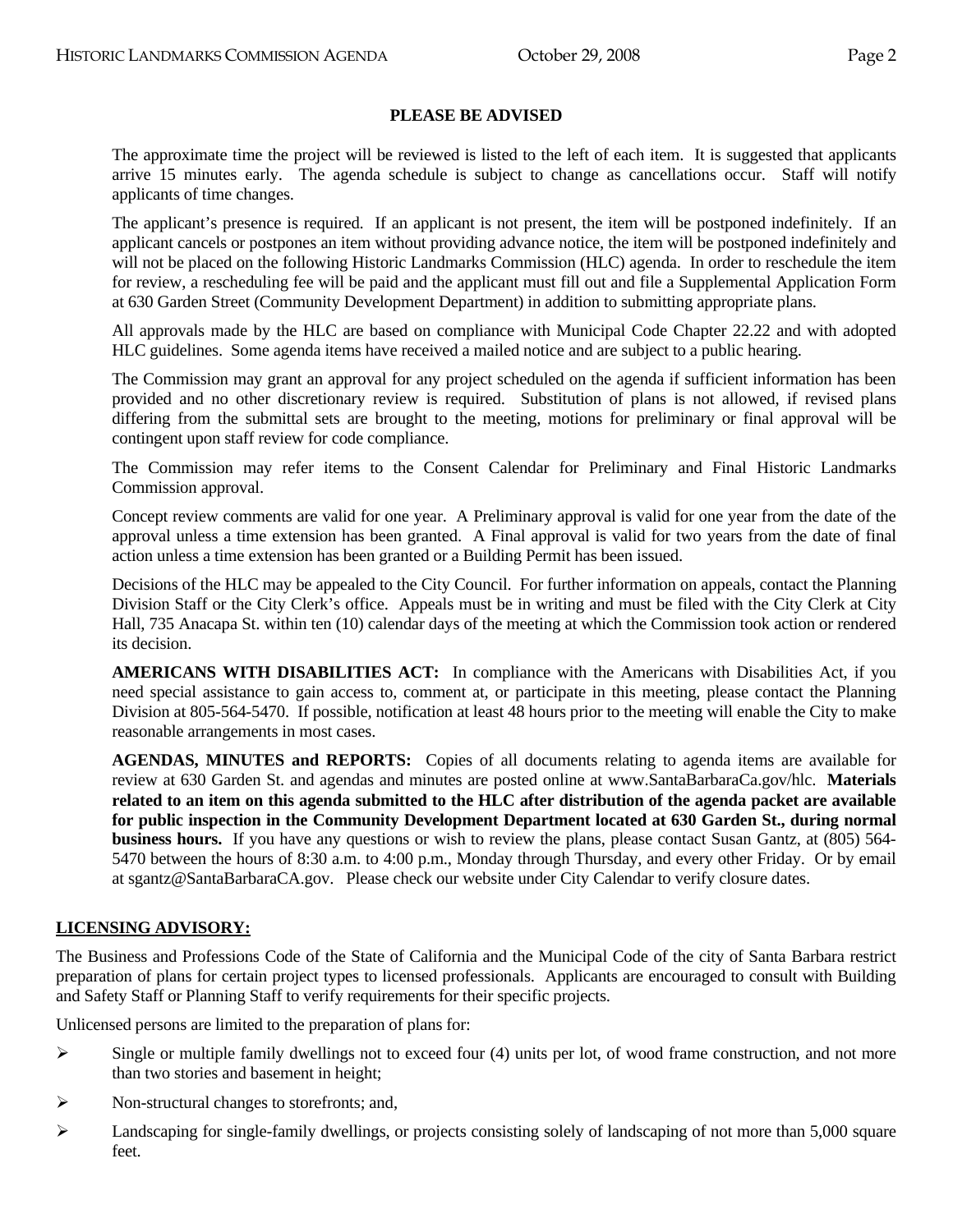## **NOTICE:**

- A. That on Friday, October 24, 2008, at 4:00 P.M., this Agenda was duly posted on the indoor and outdoor bulletin boards at the Community Development Department, 630 Garden Street, and online at www.SantaBarbaraCa.gov/hlc.
- B. This regular meeting of the Historic Landmarks Commission will be broadcast live on City TV-18, or on your computer via <http://www.santabarbaraca.gov/Government/Video/> and then clicking City TV-18 Live Broadcast. City TV-18 will also rebroadcast this meeting in its entirety on Friday at 1:00 P.M. on Channel 18.

## **GENERAL BUSINESS:**

A. Public Comment:

Any member of the public may address the Historic Landmarks Commission for up to two minutes on any subject within their jurisdiction that is not scheduled for a public discussion before the Board on that day. The total time for this item is ten minutes. (Public comment for items scheduled on today's agenda will be taken at the time the item is heard.)

- B. Approval of the minutes of the Historic Landmarks Commission meeting of October 15, 2008.
- C. Consent Calendar.
- D. Announcements, requests by applicants for continuances and withdrawals, future agenda items, and appeals.
- E. Subcommittee Reports.
- F. Possible Ordinance Violations.

## **ARCHAEOLOGY REPORT**

1. 203 CHAPALA ST R-4/SD-3 Zone

| $\mathbf{L}$       | ZUJ CHAPALA DI                        |                                |
|--------------------|---------------------------------------|--------------------------------|
| (1:45)             | Assessor's Parcel Number: 033-041-001 |                                |
| $(10 \text{ min})$ | <b>Application Number:</b>            | MST2007-00634                  |
|                    | Owner:                                | Sanders Family 2006 Rev. Trust |
|                    | Owner:                                | <b>Richard Sanders</b>         |
|                    | Architect:                            | Cearnal Andrulaitis, LLP       |

(This structure is on the City's List of Potential Historic Resources. Proposal to demolish 9,909 s.f. of an existing 11,211 s.f. commercial building and construct a new three-story, 11,884 s.f. addition for a total project area of 13,186 s.f. The existing commercial use would be changed to eight residential condominium units consisting of four 3-bedroom units, two 2-bedroom units, and two 1-bedroom units. The maximum building height would be 37'-0". Parking on this 20,553 s.f. parcel would be provided in eight private garages, two carports, and two uncovered parking spaces, with two guest parking spaces also being provided. Planning Commission approval will be required for a tentative subdivision map, a Coastal Development Permit, and approval of a condominium development.)

**(Continued review of Phase I Archaeological Resources Report prepared by David Stone of Dudek.)**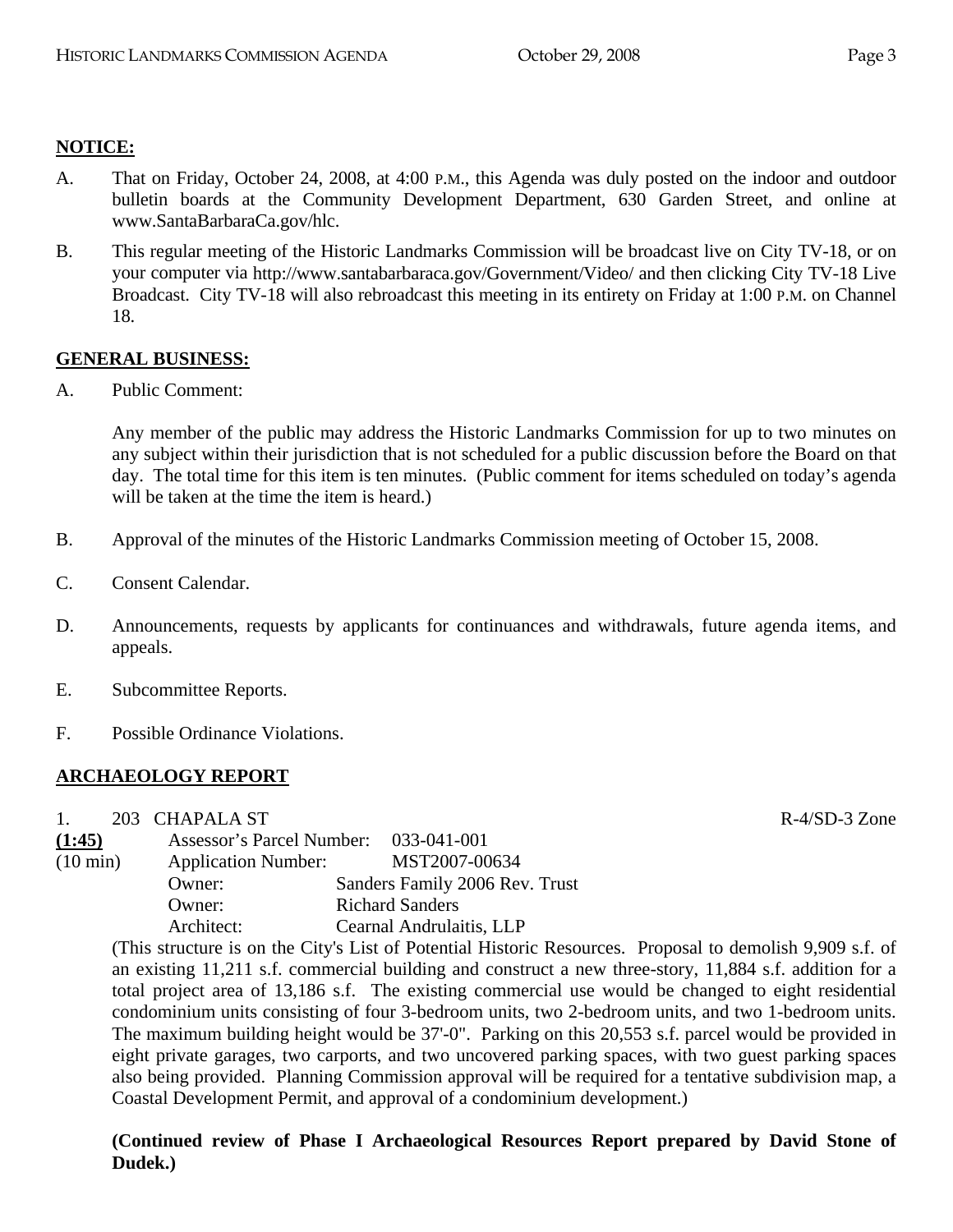## **ARCHAEOLOGY REPORT**

| 2.                | 100 W ANAPAMU ST                      |                                       | $C-2$ Zone |
|-------------------|---------------------------------------|---------------------------------------|------------|
| (1:55)            |                                       | Assessor's Parcel Number: 037-052-0RW |            |
| $(5 \text{ min})$ | <b>Application Number:</b>            | MST2005-00619                         |            |
|                   | Owner:                                | City of Santa Barbara                 |            |
|                   | Applicant:                            | Lisa Arroyo, Project Engineer         |            |
|                   | Architect:                            | <b>Conceptual Motion</b>              |            |
|                   | Landscape Architect: Earthform Design |                                       |            |

(West Downtown Improvement Project proposal to install pedestrian lighting, repair sidewalks, and enhance intersections with curb extensions and crosswalks. Also proposed is new landscaping for the 0-400 blocks of West Anapamu and West Ortega Streets. This project will be reviewed by both the Architectural Board of Review and the Historic Landmarks Commission.)

**(Review of Addendum to Phase I Archaeological Resources Report prepared by Bryon Bass, Strata Science.)** 

## **DISCUSSION ITEM**

## 3. **HIGH FIRE HAZARD AREA BUILDING CODE REQUIREMENTS**

**(2:00)** Staff Presentation: Chris Hansen, Bldg. Inspector/Plan Check Supervisor (30 min)

**(Board comments are requested.)** 

## **HISTORIC STRUCTURES REPORT**

4. 2134 MISSION RIDGE RD A-1 Zone

**(2:30)** Assessor's Parcel Number: 019-071-015 (10 min) Application Number: MST2008-00271 Owner: Aoyama Living Trust

Architect: Paul Poirier

(Proposal for a new 600 s.f. swimming pool and 499 s.f., detached cabana. Also proposed is to permit an as-built fence on the south side of the property. No alterations are proposed to the existing house or garage. This application will abate enforcement case ENF2008-00915. The project will require approval of a Zoning Modification to allow the as-built fence to exceed the allowed 8'-0" height limit.)

**(Review of Historic Structures/Sites Report prepared by Post-Hazeltine Associates.)**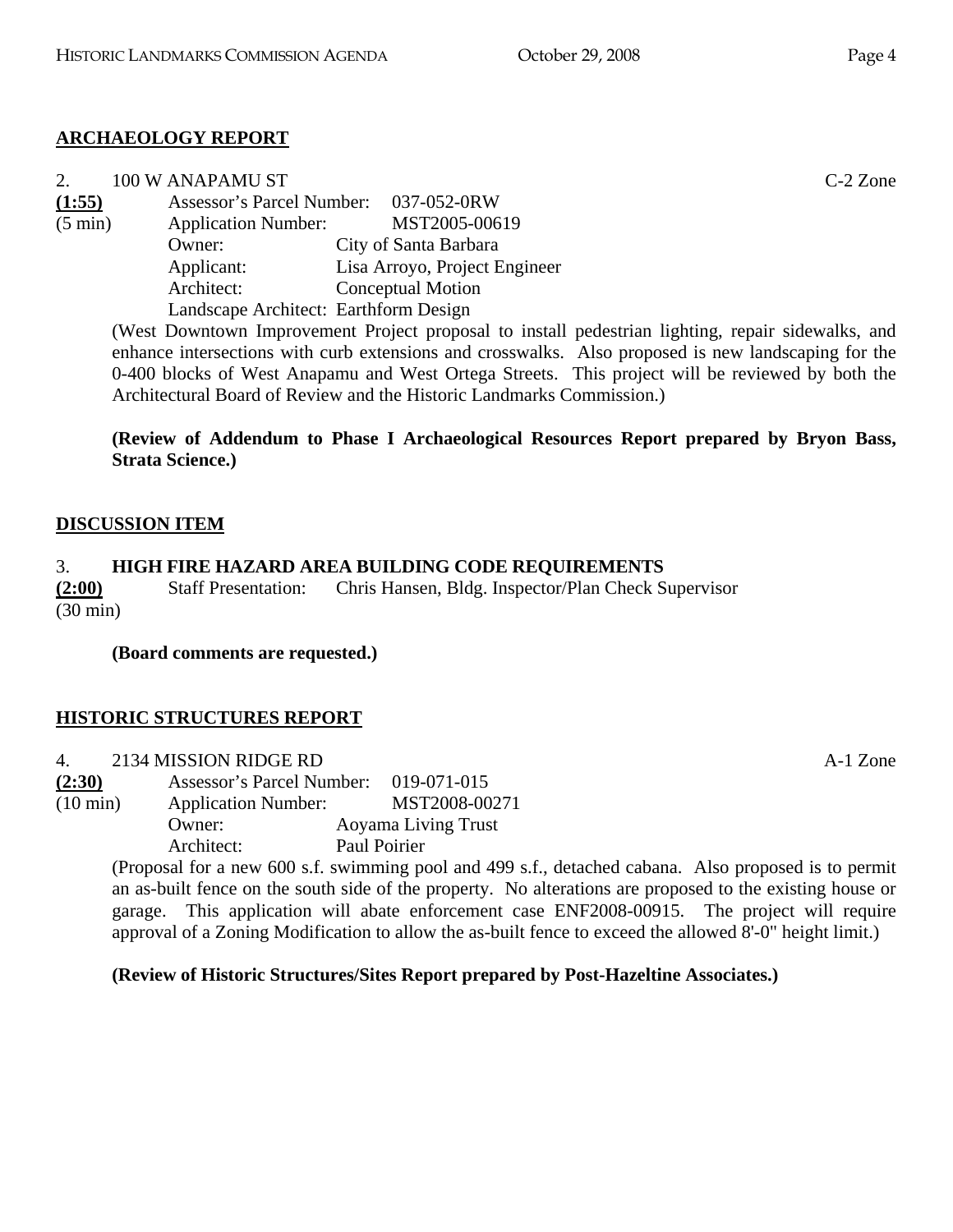#### **HISTORIC STRUCTURES REPORT**

| 5.                 | 1900 LASUEN RD                        |                                                |
|--------------------|---------------------------------------|------------------------------------------------|
| (2:40)             | Assessor's Parcel Number: 019-170-022 |                                                |
| $(10 \text{ min})$ | <b>Application Number:</b>            | MST2007-00140                                  |
|                    | Owner:                                | <b>Orient Express Hotels</b>                   |
|                    | Applicant:                            | El Encanto, Inc.                               |
|                    | Architect:                            | Henry Lenny                                    |
|                    | Agent:                                | Suzanne Elledge Planning & Permitting Services |
|                    | <b>Business Name:</b>                 | El Encanto Hotel                               |

(Multiple buildings are designated as Structures of Merit. Proposal for a revised Master Plan for El Encanto Hotel. The project involves a proposal for the elimination of tennis courts, the construction of valet parking above and operations facility below (Group L); a swimming pool with fitness center below (Group E); reapproval of Cottages 27 and 28 (Group N); and, construction of six new cottages (Mission Village) with partial underground parking on the northeast portion of the property (Group M). Phase 1 of the project (MST99-00305) is complete; portions of Phase 2 of the project (previously reviewed under MST2005-00490) including Groups E, L, and N, require Planning Commission approval and are being reviewed with this Phase 3 of the project with Group M, which requires Planning Commission approval as well.)

**(Review of Addendum to Historic Structures/Sites Report addressing revisions to Group E, Pool/Fitness Center; Group K, Cottages 27 & 28; Group L, Surface Parking Lot; and, Group M, Mission Village Cottages 30-34.)** 

#### **PRELIMINARY REVIEW**

#### 6. 0-300 W CABRILLO BLVD. HC/P-R/SD-3 Zone

| (2:50)             | Assessor's Parcel Number: 033-120-018 |                          |
|--------------------|---------------------------------------|--------------------------|
| $(15 \text{ min})$ | <b>Application Number:</b>            | MST2006-00122            |
|                    | Owner:                                | City of Santa Barbara    |
|                    | Applicant:                            | Jeannette Candau         |
|                    | Architect:                            | <b>Conceptual Motion</b> |
|                    | Landscape Architect: Earthform Design |                          |
|                    |                                       |                          |

(Proposed enhancements to pedestrian linkage between Stearns Wharf and the Harbor including pedestrian crossings across Cabrillo Boulevard to the beachfront, new benches, lighting, trash/recycle cans, news racks, repairs to existing sidewalks, landscaping, improvements at Sea Landing, and viewing stations on West Beach. The project will require coastal review.)

**(Preliminary Approval of the project is requested. Project requires compliance with Planning Commission Resolution No. 016-08.)** 

 $R-2/4.0/R-H$  Zone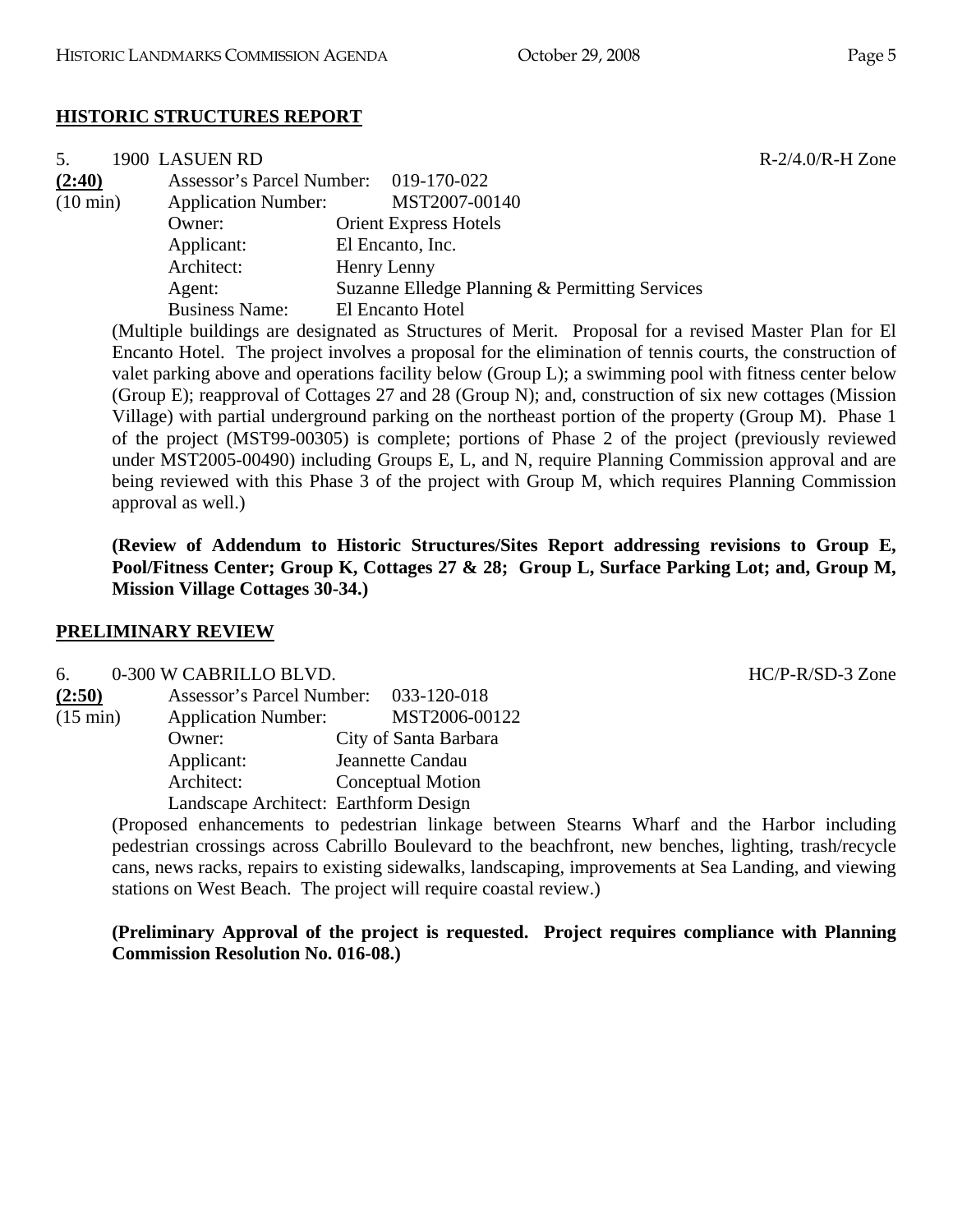|                                                                                                           | 1829 STATE ST                    | $C-2/R-4$ Zone                                                                                               |  |
|-----------------------------------------------------------------------------------------------------------|----------------------------------|--------------------------------------------------------------------------------------------------------------|--|
| (3:05)                                                                                                    | <b>Assessor's Parcel Number:</b> | 027-031-007                                                                                                  |  |
| $(15 \text{ min})$                                                                                        | <b>Application Number:</b>       | MST2004-00132                                                                                                |  |
|                                                                                                           | Owner:                           | <b>Emmet J. Hawkes Family Trust</b>                                                                          |  |
|                                                                                                           | Architect:                       | Tom Ochsner                                                                                                  |  |
|                                                                                                           |                                  | (This is a revised project description. Proposal for a mixed-use development on two separate parcels         |  |
|                                                                                                           |                                  | $(027-031-007)$ for 1829 State Street and 027-031-006 for 11 W. Pedregosa Street). The commercial            |  |
| portion of the project would be located on the first and second floors of the three-story building facing |                                  |                                                                                                              |  |
|                                                                                                           |                                  | State Street consisting of 3,000 square feet of retail space and 1,600 square feet of office space, with one |  |
|                                                                                                           |                                  | residential unit on the second and third floors. The remaining residential units would be contained in a     |  |
|                                                                                                           |                                  | three-story building facing Pedregosa Street. The proposed residential unit mix includes four, three-        |  |
|                                                                                                           |                                  | bedroom units and three, two-bedroom units. The project includes 21 parking spaces, 14 of which are          |  |

**(Final Approval of the project is requested. Project requires compliance with Planning Commission Resolution No. 044-07.)** 

open spaces to allow for shared use. In addition, an existing single-family residence on the Pedregosa

## **CONCEPT REVIEW - NEW**

Street parcel is proposed to be demolished.)

| 8.     | 2559 PUESTA DEL SOL                   |                                                                                                    | E-1 Zone |
|--------|---------------------------------------|----------------------------------------------------------------------------------------------------|----------|
| (3:20) | Assessor's Parcel Number: 023-271-003 |                                                                                                    |          |
|        | <b>Application Number:</b>            | MST2008-00317                                                                                      |          |
|        | Owner:                                | Santa Barbara Museum of Natural History                                                            |          |
|        | Architect:                            | Dwight Gregory, AIA                                                                                |          |
|        |                                       | (This is a City Structure of Merit: Museum of Natural History. Proposal for a 3,127 s.f. temporary |          |

exhibit structure to remain in place on a permanent basis at the museum campus. A substantial conformance determination was made at the Planning Commission on August 21, 2008.)

**(Action may be taken if sufficient information is provided.)**